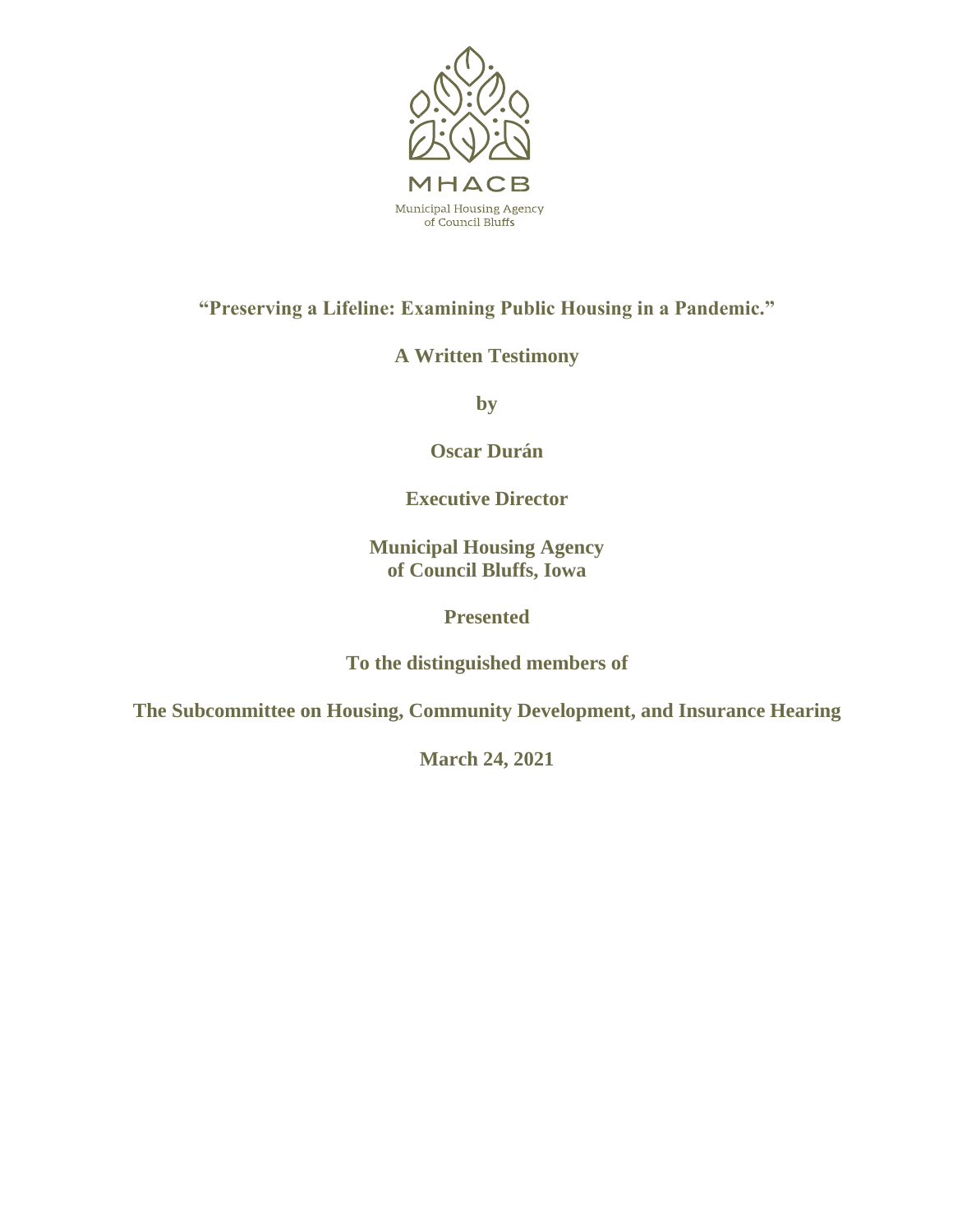# **A Call to Action: In Defense of Public Housing and its Relevance Today**

Members of the Subcommittee on Housing, Community Development, and Insurance, I wish to begin by first thanking you for the invitation to testify on the importance of the Public Housing program, our nation's commitment to families who need this essential program, and the challenges we continue to face serving our families during this pandemic.

In my short tenure serving a Public Housing Authority (PHA), I have heard many opinions regarding the challenges, necessity of, and even modern relevance of administering a Public Housing program. Though I am a mere one year in service to my PHA, I can already confirm, these challenges are real. Maintaining a Public Housing program is tough. But then again, I would challenge anyone to name a housing or any social program that exists without operational challenges. I mean anything worth doing is never easy.

I began my journey in public service as a young 24 year old who just wanted to help make my neighborhood a better place to live for everyone, regardless of their color or social position. As a young Latino male, from an optimistically lower middle class family, I sought out helping my neighbors in ways I wished someone had just helped my mother when I was young. Little did I know, that when I began my journey as then neighborhood advocate, it would lead to me to become a formally trained sociologist who quickly decided to dedicated a professional life to a singular cause, aiding neighbors with obtaining decent and affordable shelter for their families. Nearly 15 years, thousands of loan applications processed, and more than 500 neighbors served, I can attest, the Public Housing program is as ever relevant as when it was first conceived.

Prior to serving the Municipal Housing Agency of Council Bluffs, Iowa, I spent 10 years working with low to moderate income families who simply sought out safe and affordable homes for their families. I spent countless hours explaining credit reports, educating on income and debt. All the while, motivating them to keep pushing forward to improve their living conditions for their loved ones. During those 10 years, I learned that for the many individuals of our beautiful country, obtaining quality housing is predicated on two primary variables; access to some form of capital, and a decent credit score. How does this relate to the relevance of the Public Housing program of today? The answer is simple, the common practice of utilizing credit scores as a universal qualification tool for people who just desire a decent and safe home.

As a housing advocate, I regularly appreciate the design and accessibility of the Public Housing program. The saying, man, we just made stuff better back in the day, comes to my mind. Operating a true social housing programs, PHAs do not need to use credit scores as metric to determine access to housing. With the rapidly growing under supply of affordable housing and an over-reliance on the private market to ease our national housing needs, the Public Housing program continually demonstrates its vitality and place in our nation. It remains the single constant program available in many communities across our nation, which will house people regardless of their credit score. For this primary reason, I would recommend and advocate to members of Congress and this committee to please, fight tirelessly to preserve this essential program and provide additional funds so we can continue to support our neighbors in need.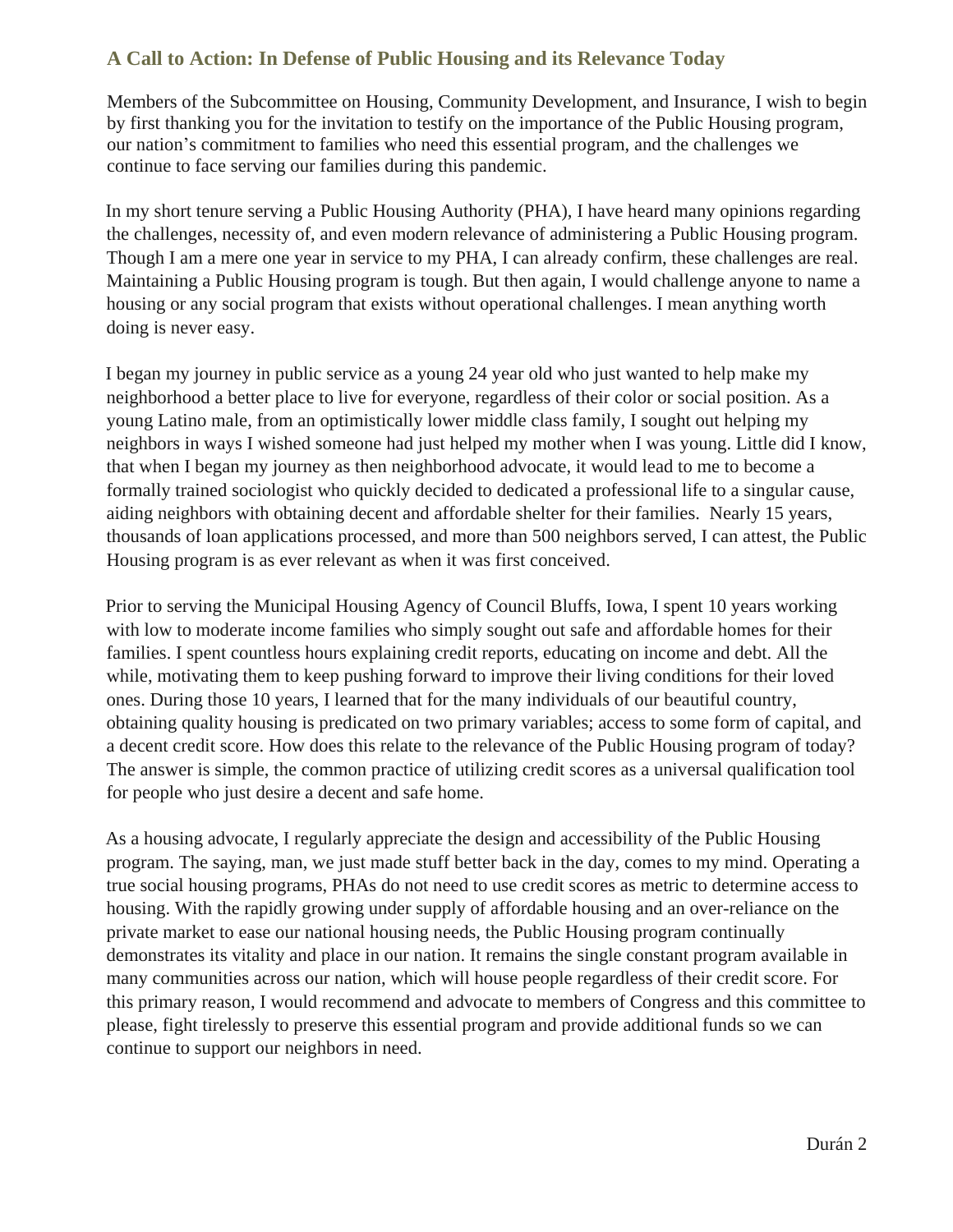# **Supporting Neighbors in Need During the Pandemic**

Our PHA offers 295 truly affordable homes to our community. Split between two Public Housing communities, these homes continually demonstrate their impact by housing more than 300 neighbors. Neighbors of our community whom are, more often than not, elderly, disabled, and or near homelessness. Maintaining these properties is of the utmost importance to operating a quality Public Housing program. As such, our Capital Improvements plan spans 5 years out with a strategic list of repairs needed to maintain these essential properties for our residents and the larger community.

Like most PHAs, operating these communities through the pandemic unearthed a variety of additional large scale improvements needed to improve the lives of our residents, especially through a pandemic. Just some of the newly identified improvements include; added health and safety measures and tools, additional personnel resources to aide residents in maintaining an outside connection to other community resources, and an essential overhaul of our digital communication tools and standards. An infusion of significant capital funding would allow our agency and others across our country, to begin to properly address these findings and continue to prepare our facilities to maintain higher quality of life standards during any future pandemic or other social crises.

### **How the Committee, Congress, and HUD can Help Public Housing Authorities**

In pondering ways our nation's leadership could continue to support PHAs, one policy that quickly comes to mind would be an additional round of CARES waivers and Public Housing funds. For example, an additional grace year in PHA's maintaining their pre pandemic PASS and SEMAP scores. These scores have a direct correlation to our Capital Funds and Operating Subsidy awards, which ultimately impact our financial ability to serve our families in need. Our agency prides itself in continually receiving a "High Performer" designation from HUD. However, with the added physical pressures to our facilities ensued from having to cease inspections of units to protected health of our residents through the pandemic paired with the several large scale changes arriving down the pipeline, such as new NSPIRE inspection standards, new Section 3 Requirements, and new overhauled Capital Funds Program administrative standards. Additional time to adapt would setup agencies for success as we work to understand the new standards while allowing us ample time to address any findings that are discovered in our upcoming assessments. Additionally, another round of CARES funds specifically for Public Housing communities, would go a long way. Like most our fellow PHAs, our agency urgently and diligently worked to identify the best use of our limited CARES funds to serve our families through the pandemic. Only now, and after we have expended our limited but impactful CARES funds, have we fully reached an understanding of additional critical limitations of our facilities operating through a pandemic.

An additional idea to potentially increase the availability of Public Housing long term, would be to see more incentivizes offered to corporations and market rate property developments to include a percentage of funds from their development or operating budgets to be allocated to Public agencies in increase the availability of low income and workforce housing.